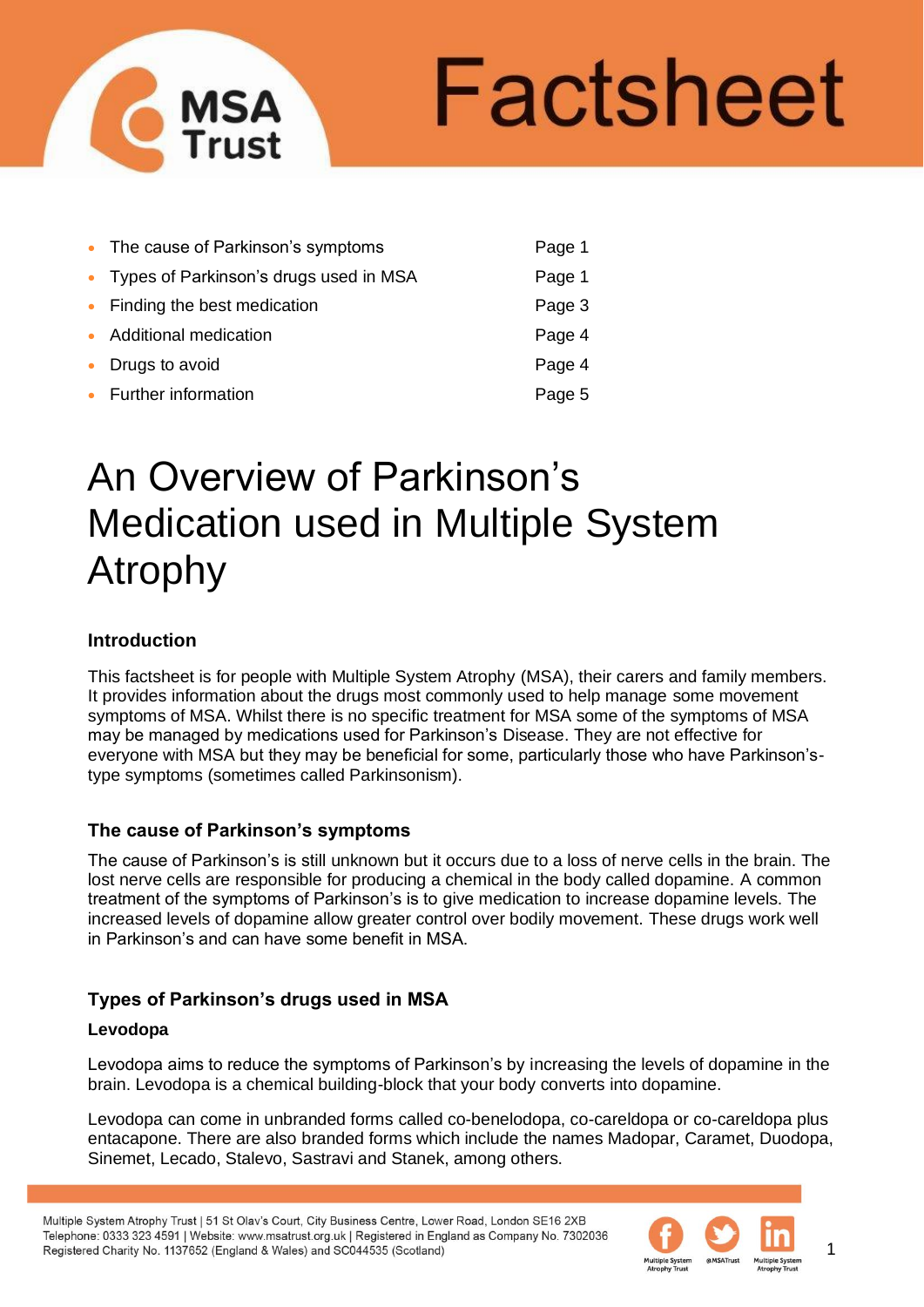Levodopa is available in tablet (standard and prolonged release), dispersible tablet and liquid form. Often this is started in low doses and built up gradually The aim of this is to get to a level where a person is experiencing maximum benefit and minimal side-effects from their medication.

Timings of levodopa should be spread evenly throughout the waking day, so that the benefit is felt during the waking hours. You may be advised to take levodopa at least 30 minutes either side of eating to maximise its absorption through the bowel.

The aim of levodopa is to improve your movement and reduce stiffness and slowness. It may help with non-motor symptoms too such as, sleep problems. Side effects of levodopa include dizziness and headaches, which usually improve over time. It can also cause nausea, which usually passes as you get used to levodopa. It may also turn your urine, sweat or saliva a dark colour (dark brown or red). Your doctor may give a short course of anti-sickness medication (called domperidone or ondansetron) if needed. You will need to have an ECG – a heart rhythm tracing test – before being prescribed domperidone.

#### **Dopamine Agonists**

Dopamine agonists are a medication that act like dopamine to stimulate your nerve cells.

Unbranded and branded names include Pramipexole, Mirapexin, Ropinerole, Requip, Rotigotine, Eppinix, Neupro, apomorphine, APO-go, Cabergoline, Parlodel and Pergolide.

They can come in tablet and capsule form (both standard and prolonged release), skin patches and injection or infusion. The injection and infusion options are not often used for people with MSA.

Some people with MSA may be offered dopamine agonists by their Specialist if their Specialist feels that the individual may benefit from the medication. Doses are started low and increased if needed. The benefit and side effects will be assessed by the Specialist.

Advantages of dopamine agonists include improving movement symptoms, increasing the benefits of levopdopa if used together. In addition they can give potential benefits for non-movement symptoms such as pain and mood. Disadvantages may include increase in sleepiness and fainting and an increase in impulsive and compulsive behaviour (ICD), which is discussed further below.

# **MAO-B Inhibitors**

MAO-B inhibitors improve the symptoms of Parkinsonism by blocking an enzyme called monoamine oxidase type B (MAO-B), which breaks down dopamine in the brain. By blocking the breakdown of dopamine, your brain can make best use of the dopamine available and this reduces movement symptoms.

Generic and unbranded names include Rasagiline, Azilect, Selegiline, Eldepryl and Zelapar.

They are available in tablet form and can be taken alone or in combination with other Parkinson's medications.

Advantages include improvement in Parkinson's symptoms and improving the effect of other Parkinson's medications. Disadvantages include that they cannot be used in combination with some antidepressants, they cannot be used with some decongestant or cold remedies and they can increase the side effects of levodopa, such as dyskinesia (uncontrolled, involuntary movements) and nausea. Side effects should be discussed with your Specialist, who can advise on changes to medications as necessary.

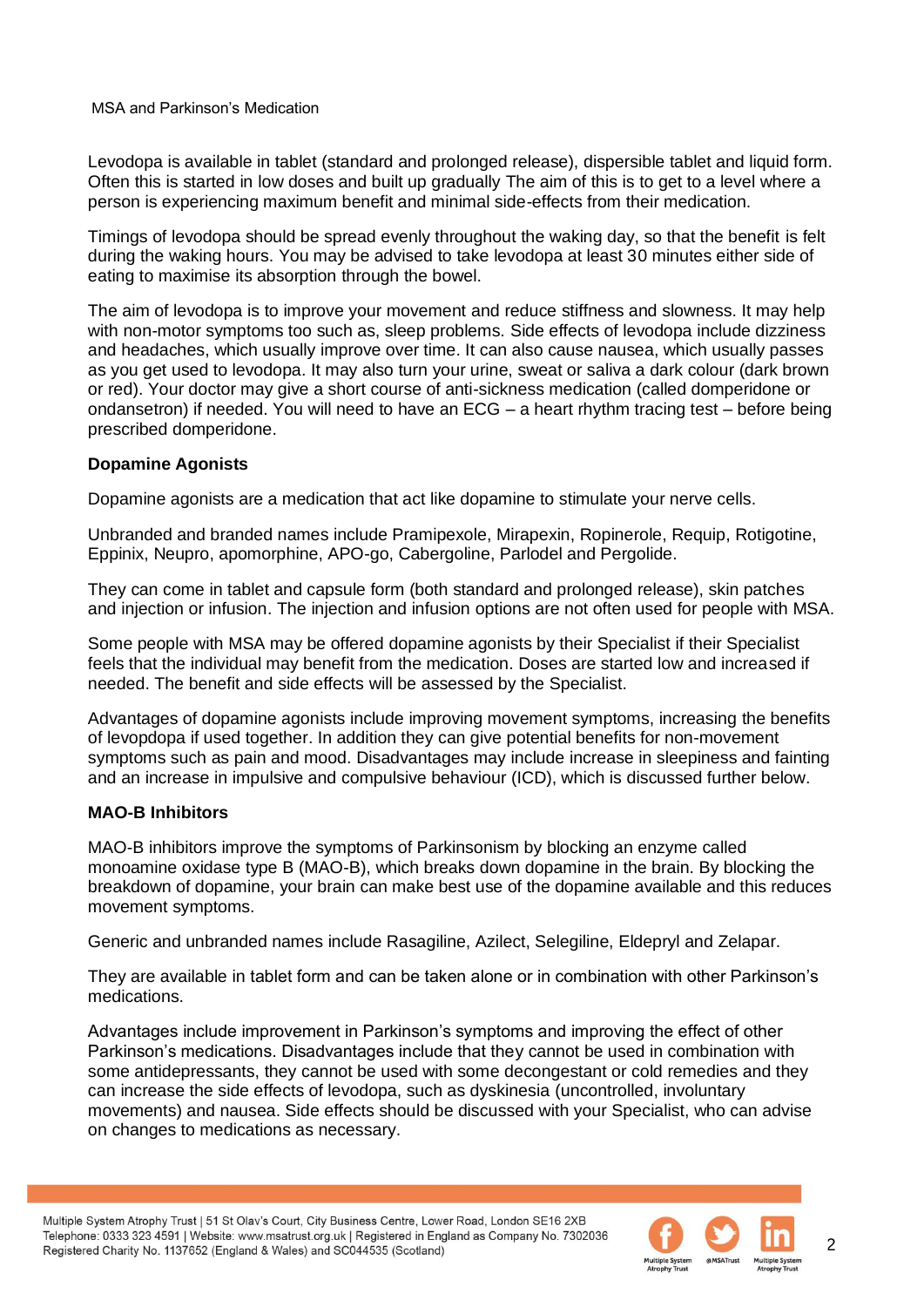#### MSA and Parkinson's Medication **COMT Inhibitors**

COMT inhibitors work by blocking an enzyme that breaks down levodopa. This increases the amount of dopamine available in the brain to improve movement symptoms caused by Parkinsonism.

COMT inhibitors are given in a combination tablet that includes levodopa and a COMT inhibitor. Generic and brand names include Entacapone, Comtess, Co-careldopa plus entacapone, Stalevo, Sastravi, Stanek, Tolcapone and Tasmar.

Advantages include the fact that COMT inhibitors increase the effectiveness of levodopa, giving longer relief from symptoms and reducing 'wearing on' and 'wearing off' effects of levodopa. These drugs may reduce the dose of levodopa needed. Disadvantages can include liver damage (rarely), dyskinesia, nausea, diarrhea, confusion, sleepiness and can discolour your urine.

#### **Glutamate Antagonist - Amantadine**

There is only one Glutamate antagonist available; it is called Amantadine (or Symmeterel) and is used as an anti-viral and anti-Parkinson's medication. It is not known exactly how the drug works for Parkinsonism. It is thought it may affect how the brain reacts to certain chemicals. It is available in capsule and syrup form.

In MSA, it is often used to treat tiredness and fatigue and can also help with tremor and stiff muscles and can be given alongside other Parkinson's medications. Advantages include an improvement in movement. Disadvantages can include blurred vision, fainting, dizziness and confusion, swollen hands and ankles and skin reactions.

# **Finding the best medication**

MSA affects everyone differently. Because of this there is no "correct" dose or medication. Finding the best medication, dose and timing may take some time and will need some changes along the way. Because the symptoms of MSA can change over time, your medication will sometimes have to change too. You can discuss Parkinson's medication with your Neurologist, Specialist, Parkinson's Nurse Specialist (PNS) or Pharmacist - it is important not to make any changes to your own medication without talking to your Specialist or PNS first.

# **Side-effects of Parkinson's Medications**

It is not possible to list all potential side-effects of Parkinson's medications here. Your Specialist will be able to offer individual advice. Common side effects that can happen with Parkinson's medications include involuntary movements called dyskinesia, an increase in daytime sleepiness or falling asleep suddenly and an increase in symptoms of postural hypotension and lowering of blood pressure.

Occasionally (but rarely) taking any medication that increases the availability of dopamine in the brain can cause impulsive or compulsive behaviour (ICD). This is where a person is unable to resist the temptation to perform an act that may be harmful to themselves or others. ICD can manifest as a compulsive urge to gamble, shop, binge eat, an increase in sexual thoughts and behaviour, excessive time spent on hobbies, increased internet or smartphone use or taking too much medication. This is more common in those that have had a prior tendency towards addictive behaviour.

It is important that family members are aware of the potential for ICD to occur as the person experiencing it may not realise there is a problem. Speak to a member of your Specialist team who can advise on medication changes to reduce side-effects.

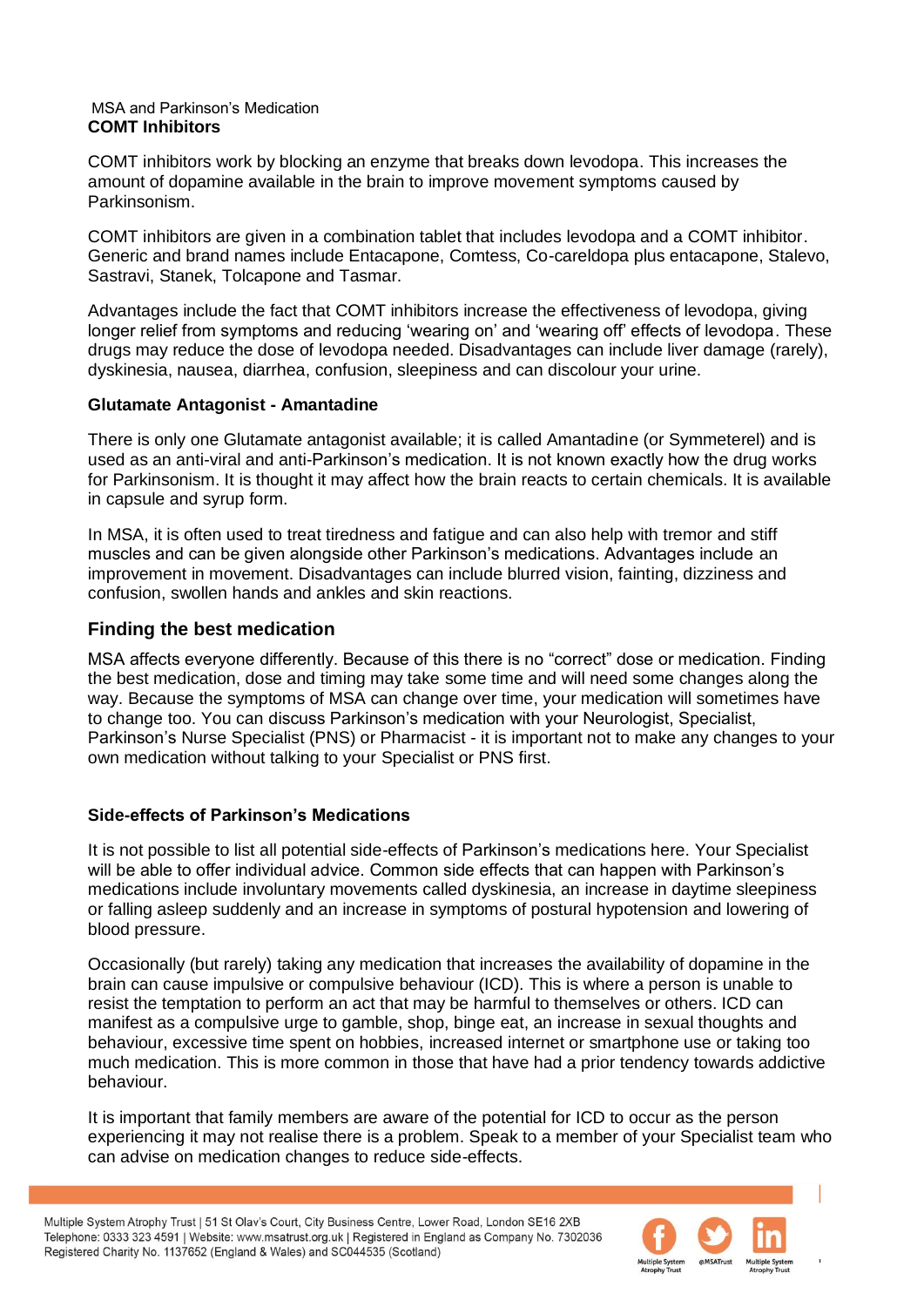If you should develop any side effects from medication do discuss this with your Specialist or PNS before stopping the medication. **It can be dangerous to stop taking Parkinson's medication suddenly. Generally, these medications should be reduced gradually with the advice and guidance of your specialist team.** 

# **Additional medication**

Other medical conditions may affect your Parkinson's symptoms and also how effective the Parkinson's drugs can be. Some medications for other conditions can make Parkinson's symptoms worse:

- Digestive system problems, such as constipation (which is a common symptom in MSA) may affect how well your drugs enter your bloodstream and may reduce the effectiveness of the medication
- Parkinson's drugs can interact with drugs used for other conditions. Herbal or complementary treatments or over-the-counter medications may also impact on Parkinson's drugs
- If you want to take a non-prescription medicine, check with your pharmacist first that it is safe
- Anti-sickness, travel remedies, decongestants or cold remedies can affect some Parkinson's medications. If you need to use these, check with your pharmacist which one is safest to use.
- Be aware that infections (such as urinary and chest infections) can make Parkinson's drugs not work as well as they should. You need to contact a Doctor as soon as an infection is suspected so that antibiotics can be obtained quickly.

Your Specialist, Parkinson's Nurse Specialist or pharmacist can give you advice on specific interactions with different medications.

# **Drugs to avoid**

Some drugs can bring on Parkinson's-like symptoms or react badly with Parkinson's drugs and should be avoided unless they're recommended by a specialist.

These are some (but not all) of the drugs to avoid in MSA:

- Metoclopramide (Maxalon)
- Prochlorperazine (Stemetil)
- Chlorpromazine (Largactil)
- Fluphenazine (Modecate)
- Fluphenazine with nortriptyline (Motival)
- Perphenazine (Fentazin/Triptafen)
- Trifluoperazine (Stelazine)
- Flupenthixol (Fluanxol/Depixol)
- Haloperidol (Serenace/Haldol)



4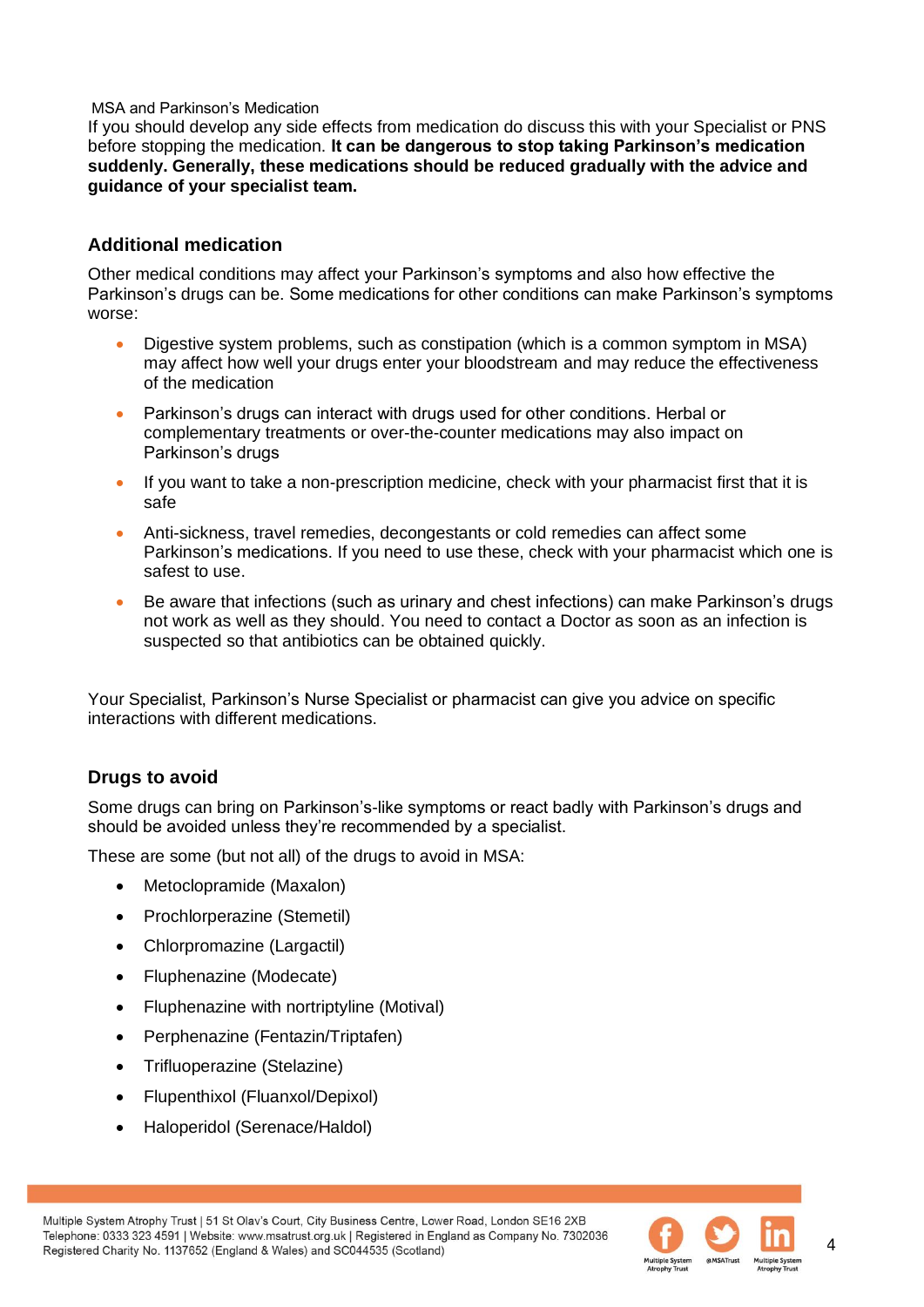#### **If you have any queries about medication, contact your Specialist, Parkinson's Nurse Specialist or pharmacist.**

#### **Medications top tips**

- Keep a record of all the medications you are taking, including dose and timings and take this to any healthcare appointments you have.
- Make a note of any effects or side-effects you experience, especially if there is a change to your medication regime. This will help your Specialist team understand how the medications are working for you.
- Ask your Specialist team any questions you may have and ask for written information if it helps.

# **Further information**

# **Parkinson's UK**

Website contains detailed information about Parkinson's drugs.

**W**: [www.parkinsons.org.uk/about-parkinsons/treating-parkinsons.aspx](http://www.parkinsons.org.uk/about-parkinsons/treating-parkinsons.aspx) and [https://www.parkinsons.org.uk/sites/default/files/2018-](https://www.parkinsons.org.uk/sites/default/files/2018-09/Drug%20treatments%20for%20Parkinsons%20WEB.pdf) [09/Drug%20treatments%20for%20Parkinsons%20WEB.pdf](https://www.parkinsons.org.uk/sites/default/files/2018-09/Drug%20treatments%20for%20Parkinsons%20WEB.pdf)

#### **The electronic Medicines Compendium (eMC)**

Contains accessible information about medicines licensed in the UK and patient medicines guides.

**W:** [www.medicines.org.uk](http://www.medicines.org.uk/)

# **NHS Choices – Medicines**

Information about medications and side effects and contains an online search facility for finding your local pharmacist.

**W:** <https://www.nhs.uk/medicines/>

# **The Trust's contact details**

We have MSA Health Care Specialists that support people affected by MSA in the UK and Ireland. If you would like to find the MSA Health Care Specialist for your area, contact us on the details below or use the interactive map here – [https://www.msatrust.org.uk/support-for-you/hcps/.](https://www.msatrust.org.uk/support-for-you/hcps/)

MSA Trust, 51 St Olav's Court, Lower Road, London SE16 2XB

**T**: 0333 323 4591 | **E**: [support@msatrust.org.uk](mailto:support@msatrust.org.uk) | **W**: [www.msatrust.org.uk](http://www.msatrust.org.uk/)